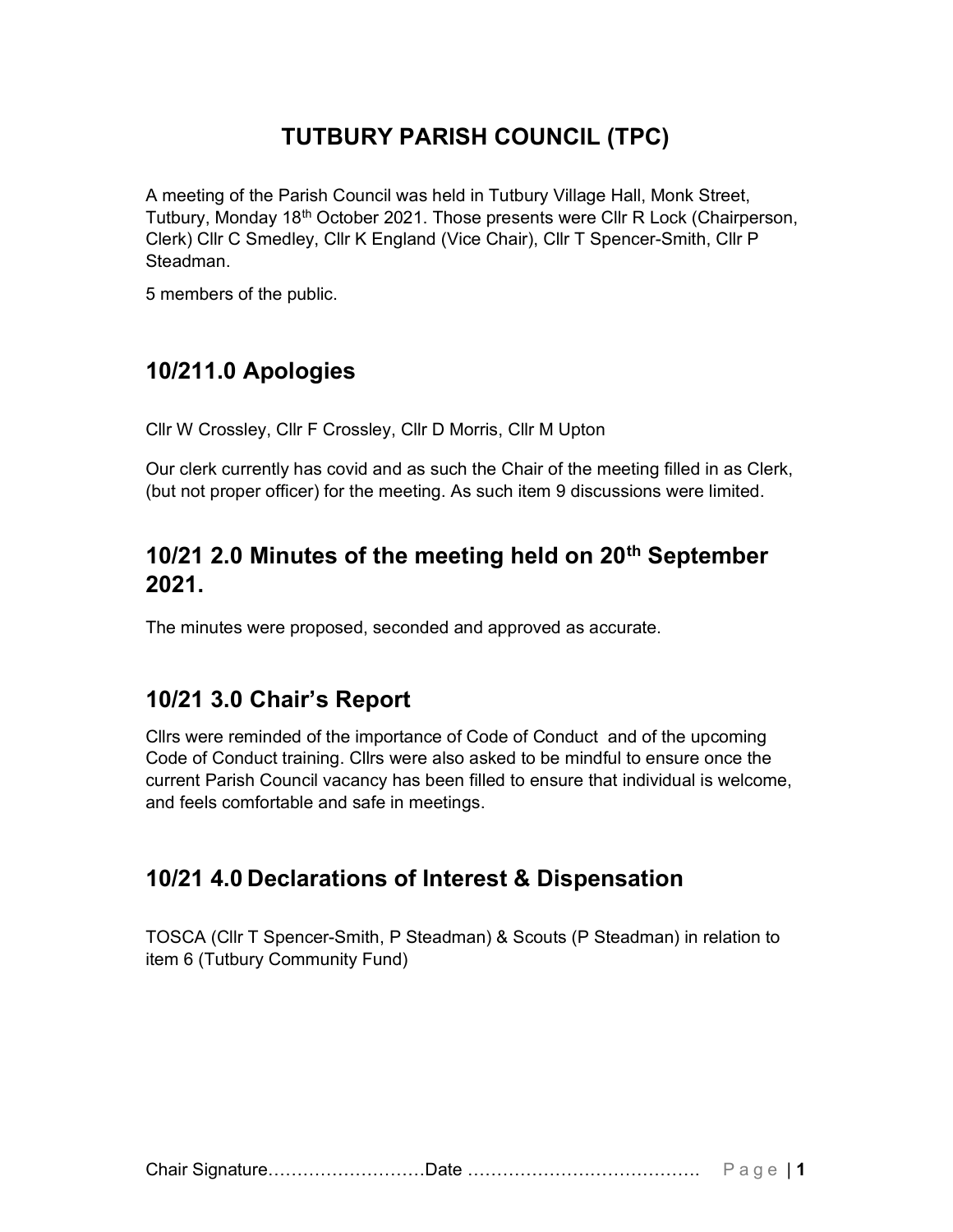### 10/21 5.0 Public Participation

Members of the public raised the issue of a missing Borough litter bin on the Cornmill Lane site. It is believed the bin has been missing for some months now. Borough Cllr R Lock agreed to investigate further.

### 10/21 6.0 Borough and County Council Report

County Cllr P White provided an update by email on the Green Lane situation, where promulgation of a decision is expected in the coming few weeks.

Borough Cllr S Gaskin provided an update by email on the Tutbury Community Fund, with decisions expected to be promulgated in the next few weeks.

Borough Cllr R Lock updated councillors on progress towards the replacement of the Elms Lane litter bins (x2), which the Borough are now looking to replace. Also reported were discussions with householders, on the ongoing speeding issues on Fauld Lane. Cllr Lock asked the new road safety working group to consider the addition of potential indicator signs on that stretch of road in their deliberations.

Requests from Cllrs were made on a number of items of concern, paraphrased below:

- Toilet opening hours and cleaning schedules as some issues reported (Cllr Lock to investigate)
- Food waste bins (To be passed to Cllr S Gaskin)
- Burton street pathway overgrowth issues (Cllr Lock to investigate)
- Planning, adoption of land heritage park (Cllr Lock to investigate)
- Planning enforcement status on pleasurance (Cllr Lock to investigate)
- Borough land behind the pleasurance (Advised Cllr approach open space team)
- Ferrers avenue bin replacement (Cllr Lock to investigate)

## 10/21 7.0 Clerks Report

#### Planning applications update

The following applications were received but no objections were submitted

| <b>Application</b><br><b>Number</b> | <b>Site Address</b>          | <b>Development Description</b>                                                            |
|-------------------------------------|------------------------------|-------------------------------------------------------------------------------------------|
| P/2021/01154                        | Lower Castle<br><b>Haves</b> | Listed Building Consent for the replacement<br>of the existing timber windows with double |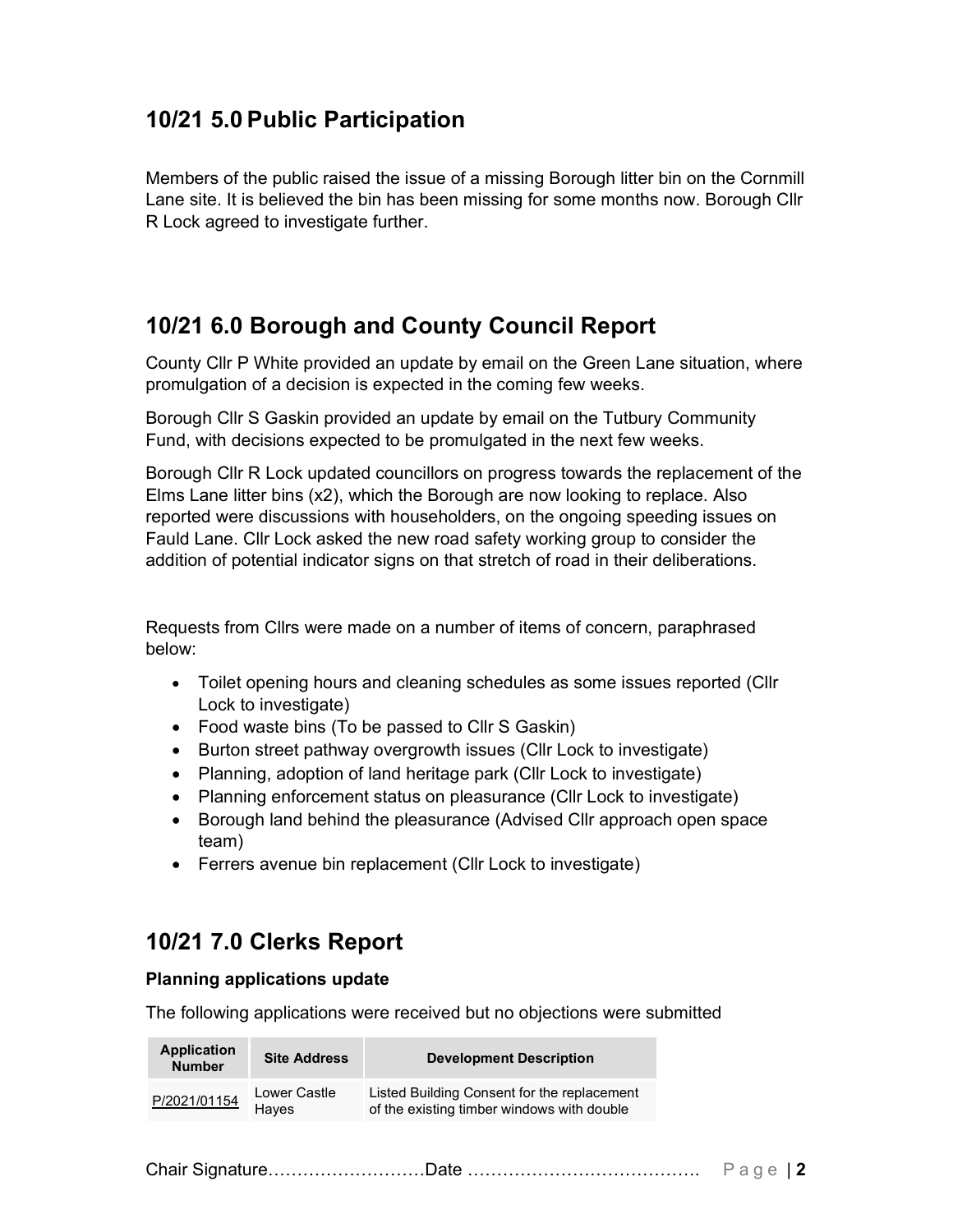|              | Farmhouse<br><b>Belmot Road</b><br>Burton-on-Trent<br><b>DE13 9PH</b>       | glazed timber framed windows and some<br>changes to the window design                                                                                                                                                                                                                                                                                                                                                                                                                                                                                                                                                                                                                                                              |                                                                                                                                                                                                                                                                        |  |  |
|--------------|-----------------------------------------------------------------------------|------------------------------------------------------------------------------------------------------------------------------------------------------------------------------------------------------------------------------------------------------------------------------------------------------------------------------------------------------------------------------------------------------------------------------------------------------------------------------------------------------------------------------------------------------------------------------------------------------------------------------------------------------------------------------------------------------------------------------------|------------------------------------------------------------------------------------------------------------------------------------------------------------------------------------------------------------------------------------------------------------------------|--|--|
| P/2021/01082 | The Stables The<br><b>Balk Tutbury</b><br>Staffordshire<br><b>DE13 9NP</b>  | Horizontal branch extending over garage<br>gable wall to be terminated at the point of<br>vertical epicormic growth at a distance of<br>4.4m, selective reduction/crown lifting to<br>secondary growth and removal of outermost<br>3-4m peripheral growth, secondary growth<br>from branch overhanging neighbours<br>bungalow requires pruning back to give 3-4m<br>clearance from roof line to one Turkey Oak<br>(Tree 1), crown reduce to a height of 9-10m<br>shortening radial growth to around 7-8m from<br>trunk centre to one Turkey Oak (Tree 2),<br>selective crown reduction to a height of 14-<br>15m reducing the outermost 2-3m of growth<br>to the crown periphery to one Horse Chestnut<br>tree (Tree 3) (TPO No 9) |                                                                                                                                                                                                                                                                        |  |  |
| P/2021/01175 | 1 The Park Pale<br>Tutbury<br>Staffordshire<br><b>DE13 9LB</b>              | Cut back to original semi pollard points one<br>Oak tree (T59 of TPO 9)                                                                                                                                                                                                                                                                                                                                                                                                                                                                                                                                                                                                                                                            |                                                                                                                                                                                                                                                                        |  |  |
| P/2021/01140 | 3 Laburnum<br>Grove Fauld<br>Lane Fauld<br>Staffordshire<br><b>DE13 9GY</b> | Demolition of existing garage to facilitate the<br>erection of a one and a half storey side<br>extension and erection of a detached garage.                                                                                                                                                                                                                                                                                                                                                                                                                                                                                                                                                                                        |                                                                                                                                                                                                                                                                        |  |  |
| P/2021/01055 | 33 Monk Street Tutbury DE13 9NA                                             |                                                                                                                                                                                                                                                                                                                                                                                                                                                                                                                                                                                                                                                                                                                                    | Installation of front and<br>rear roof windows to<br>facilitate loft conversion                                                                                                                                                                                        |  |  |
| P/2021/01064 | 61 Monk Street Tutbury Staffordshire<br><b>DE13 9NA</b>                     |                                                                                                                                                                                                                                                                                                                                                                                                                                                                                                                                                                                                                                                                                                                                    | Crown reduction in height<br>by 33% and width to<br>dwelling roof height of 1<br>Golden Elm tree                                                                                                                                                                       |  |  |
| P/2021/01014 | Ocean View 48 Belmot Road Tutbury<br><b>DE13 9NL</b>                        |                                                                                                                                                                                                                                                                                                                                                                                                                                                                                                                                                                                                                                                                                                                                    | Erection of a single<br>storey side extension                                                                                                                                                                                                                          |  |  |
| P/2021/00940 | The Hawthorns 43 Monk Street<br>Tutbury DE13 9NA                            |                                                                                                                                                                                                                                                                                                                                                                                                                                                                                                                                                                                                                                                                                                                                    | <b>Reduce Horse Chestnut</b><br>$(2)$ by 3-4m in height ad<br>3-4m in width and crown<br>raise to 5.5m over road<br>and 3m over footpath<br>and reduce Lime tree (3)<br>by 4m in height and 3m<br>in width and remove<br>epicormic shoots (T22<br>and T23 of TPO No 9) |  |  |

### Decisions

#### P/2021/00940

Reduce Horse Chestnut (2) to previous pruning points (approximately 1m reduction) and crown raise to 5.5m over road and 3m over footpath and reduce Lime tree (3) by 2m in height and 1.5m in width and remove epicormic shoots (T22 and T23 of TPO No 9) The Hawthorns, 43 Monk Street, Tutbury, DE13 9NA

Chair Signature………………………Date …………………………………. P a g e | 3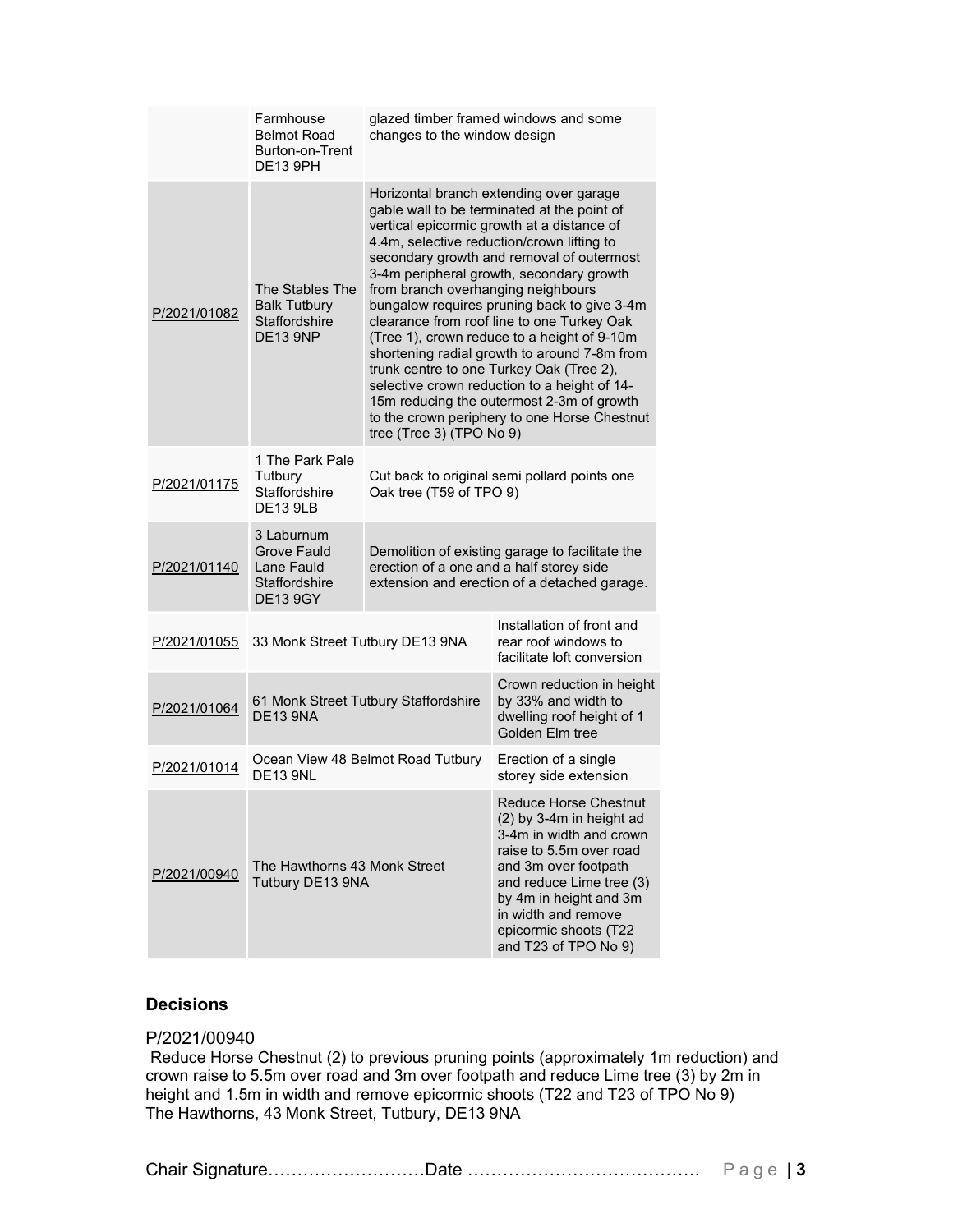#### **PERMITTED**

#### P/2021/01014

Erection of a single storey side extension Ocean View, 48 Belmot Road, Tutbury, DE13 9NL

#### **PERMITTED**

#### P/2021/01055

Installation of front and rear roof windows to facilitate loft conversion 33 Monk Street, Tutbury, DE13 9NA

#### **PERMITTED**

Cllrs were asked by the Chair to forward any queries relating to the clerk's report to the clerk.

### 10/21 8.0 To Approve Account for Payment

| Payments October 2021 |                                          |                                                    |                   |            |              |  |
|-----------------------|------------------------------------------|----------------------------------------------------|-------------------|------------|--------------|--|
| <b>Date</b>           | <b>Description</b>                       | <b>Supplier</b>                                    | <b>Net</b>        | <b>VAT</b> | <b>Total</b> |  |
| 18/10/202<br>1        | Legionella Control                       | <b>Sterilizing Services Ltd</b>                    | 36.00             | 7.20       | 43.20        |  |
| 18/10/202<br>1        | Street cleaning and<br>maintenance       | M Guest                                            | 338.0<br>0        | 0.00       | 338.00       |  |
| 18/10/202<br>1        | Mowing contract                          | <b>RB Landscaping</b>                              | 150.0<br>$\Omega$ | 0.00       | 150.00       |  |
| 18/10/202<br>1        | Chatsworth Drive Footpath<br>Maintenance | <b>RB Landscaping</b>                              | 50.00             | 0.00       | 50.00        |  |
| 18/10/202<br>1        | <b>MUGA Improvements</b>                 | <b>RB Landscaping</b>                              | 345.0<br>$\Omega$ | 0.00       | 345.00       |  |
| 18/10/202<br>1        | subscription                             | <b>Staffordshire Playing Fields</b><br>Association | 20.00             | 0.00       | 20.00        |  |
| 18/10/202<br>1        | Playing field Signs                      | Green Magic                                        | 33.00             | 6.60       | 39.60        |  |
| 18/10/202<br>1        | <b>Playing field Signs</b>               | Amazon                                             | 16.46             | 3.29       | 19.75        |  |
| 18/10/202<br>1        | <b>Clerks Salary</b>                     | <b>Karen Duffill</b>                               | 954.4<br>6        | 0.00       | 954.46       |  |
| 18/10/202<br>1        | <b>Clerks Expenses</b>                   | <b>Karen Duffill</b>                               | 31.00             | 0.00       | 31.00        |  |
| 18/10/202<br>1        | <b>Clerks Employer Pension</b>           | <b>Staffordshire County</b><br><b>Pension Fund</b> | 297.5<br>2        | 0.00       | 297.52       |  |
| 18/10/202<br>1        | <b>Employee Pension</b><br>Contribution  | <b>Staffordshire County</b><br><b>Pension Fund</b> | 163.9<br>2        | 0.00       | 163.92       |  |
| 18/10/202<br>1        | <b>National Insurance</b>                | <b>HMRC</b>                                        | 102.5<br>$\Omega$ | 0.00       | 102.50       |  |
| 18/10/202<br>1        | <b>Clerk Training</b>                    | <b>Staffordshire Parish Council</b><br>Association | 40.00             | 0.00       | 40.00        |  |

Acceptance of the accounts was proposed, seconded and approved.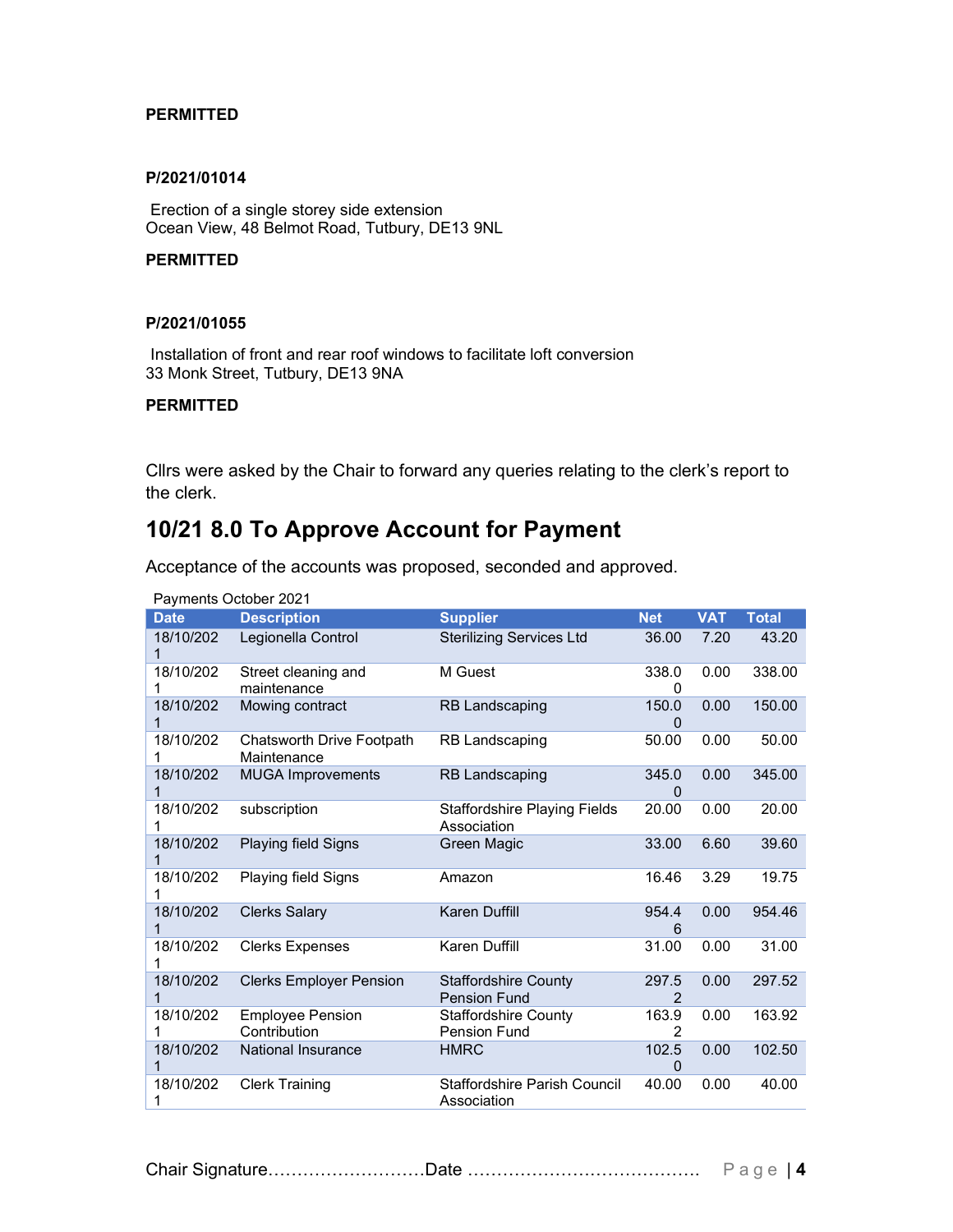| 18/10/202 | <b>Cllr Training</b>                  | Staffordshire Parish Council<br>Association        | 90.00 | 0.00 | 90.00       |
|-----------|---------------------------------------|----------------------------------------------------|-------|------|-------------|
| 18/10/202 | <b>Cllr Training</b>                  | <b>Staffordshire Parish Council</b><br>Association | 30.00 | 0.00 | 30.00       |
| 18/10/202 | <b>Cllr Training</b>                  | Staffordshire Parish Council<br>Association        | 30.00 | 0.00 | 30.00       |
|           |                                       |                                                    |       |      | 2744.9<br>5 |
| DD paid   |                                       |                                                    |       |      |             |
| 22/09/202 | <b>Changing Rooms Water</b><br>Supply | <b>Pennon Water</b>                                | 21.50 | 0.00 | 21.50       |
| 02/10/202 | Changing Room Electricity<br>Supply   | Opus Energy                                        | 23.37 | 1.17 | 24.54       |

### 10/21 9.0 To receive a budget report

The majority of this item was postponed till the return of our proper officer.

#### Resolution

It was proposed, seconded and resolved that the budget for tree maintenance work on the two sycamore trees on Chatsworth Drive would come from the General Reserve.

### 10/21 10.0 To receive a report from to the working party to review Road Safety in Tutbury. Cllr Smedley

This item has been delayed by availability of the Cllrs involved, and of the current status of the clerk who would be needed to help administer Zoom calls.

## 10/21 11.0 To consider and approve container repair and long-term maintenance Cllr Morris

#### Resolution

After discussion around the longevity of the proposed repairs it was proposed, seconded and resolved that we would undertake temporary repair using the sealant approach recommended by Cllr Morris.